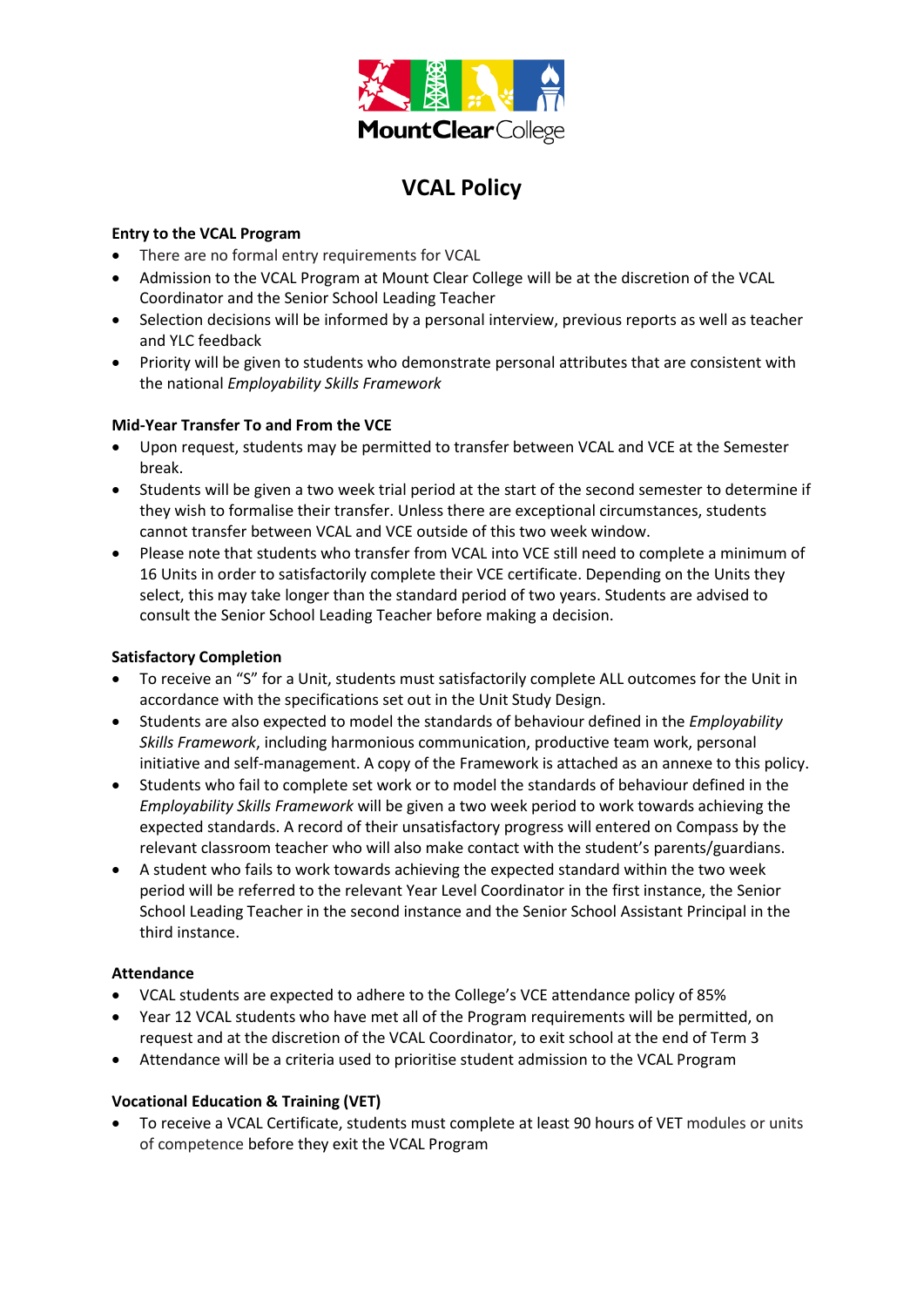- The VET hours requirement is met at Year 12 by completing VET Hospitality which has been incorporated into the VCAL Program's Work Related Skills Units
- This means that students who intend to exit at the end of year 12 do not have to complete any VET hours in Year 11
- However, Year 11 students are strongly encouraged to complete VET modules that support their interests and career aspirations or to enrol in VET taster programs that will help them to identify potential career paths
- Willingness to complete VET modules and/or tasters will be a criteria used to prioritise student admission to the VCAL Program

#### **Work Placements**

- Work placements are not a formal VCAL requirement
- However, it is an expectation at Mount Clear College that VCAL students actively look for work that they can undertake on at least one of their timetabled days off-campus
- Students are expected to find their own work placement but, where appropriate, may be invited to participate in employment programs sponsored by Mount Clear College
- The work placement expectation is met at Year 12 by working in the Cafe as part of the Work Related Skills Units
- Willingness to find work or participate in Mount Clear College employment programs will be a criteria used to prioritise student admission to the VCAL Program.

#### **Excursions and Incursions**

- Planned excursions and incursions form a critically important part of the VCAL Program's applied learning framework
- Students are expected to attend all excursions and incursions unless they have a valid reason not to – e.g. illness, bereavement
- All absences must be approved and all unapproved absences must be redeemed
- An estimate of associated costs will be made available by the start of the year
- Willingness to participate in planned excursions and incursions will be a criteria used to prioritise student admission to the VCAL Program

#### **Award Level**

- VCAL is accredited at three levels of award: Victorian Certificate of Applied Learning (Foundation) ; Victorian Certificate of Applied Learning (Intermediate) ; Victorian Certificate of Applied Learning (Senior)
- On exit, students will, regardless of year level, be conferred the level of award that is commensurate with their assessed level of skills, knowledge and attributes
- Please note that while it typically takes one year to complete a VCAL certificate, some students may take two or more years to satisfactorily complete the outcomes for one or more of their Units

## **Employability Skills Framework**

#### **Personal Attributes**

- Loyalty
- Commitment
- Honesty and integrity
- Enthusiasm
- Reliability
- Personal presentation